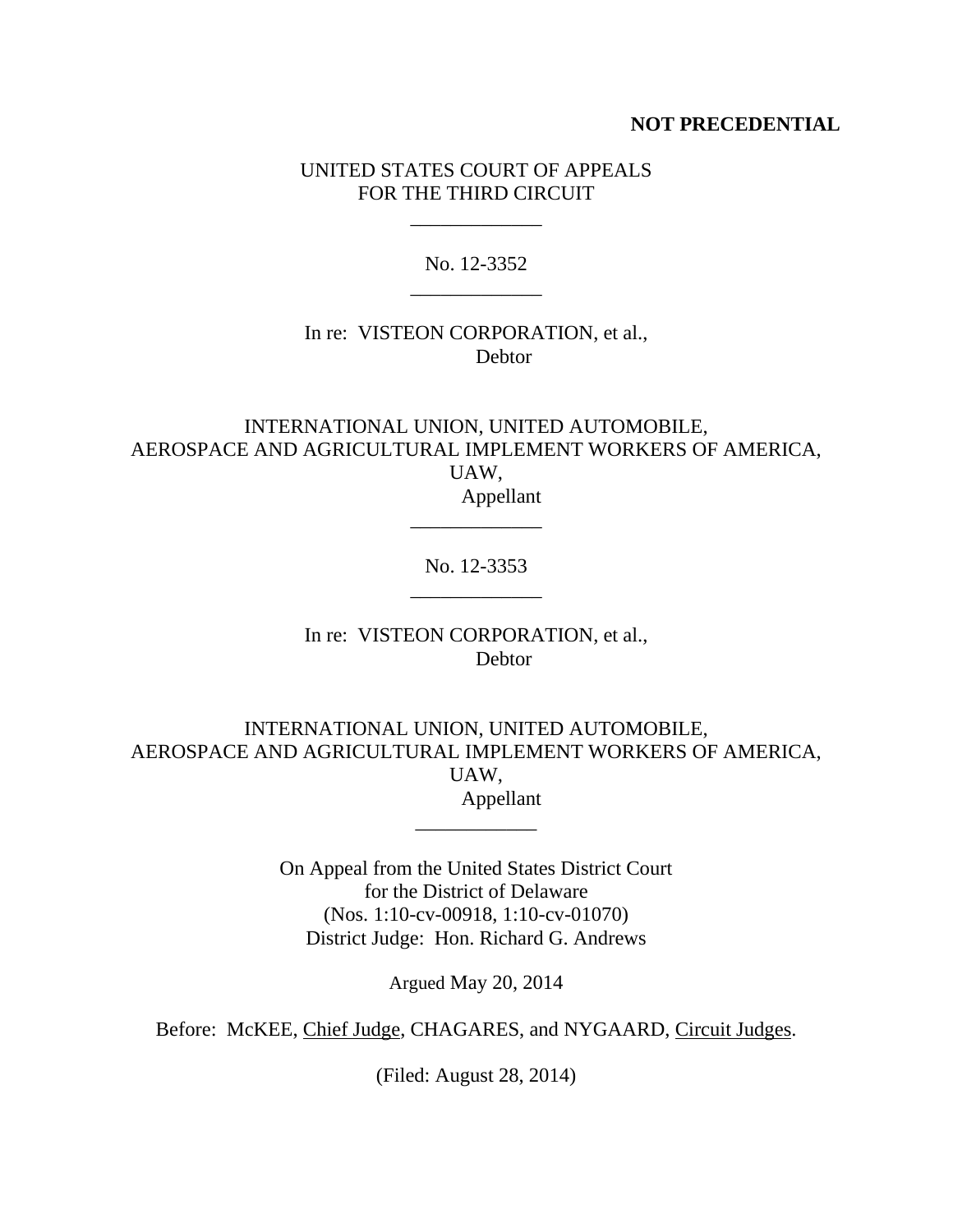John G. Adam, Esq. [Argued] Legghio & Israel 306 South Washington Suite 600 Royal Oak, MI 48067

Peter D. DeChiara, Esq. Cohen, Weiss & Simon 25th Floor 330 West 42nd Street New York, NY 10036

## *Counsel for Appellant*

Heather A. Bloom, Esq. Kirkland & Ellis 655 15th Street, N.W. Suite 1200 Washington, DC 20005

Andrew B. Bloomer, Esq. [Argued] Catherine L. Fitzpatrick, Esq. R. Allan Pixton, Esq. Kirkland & Ellis 300 North LaSalle Street Chicago, IL 60654

Laura D. Jones, Esq. James E. O'Neill, III, Esq. Pachulski Stang Ziehl & Jones Suite 1600 919 North Market Street P.O. Box 8705, 17th Floor Wilmington, DE 19801

*Counsel for Appellee*

# OPINION \_\_\_\_\_\_\_\_\_\_\_\_

\_\_\_\_\_\_\_\_\_\_\_\_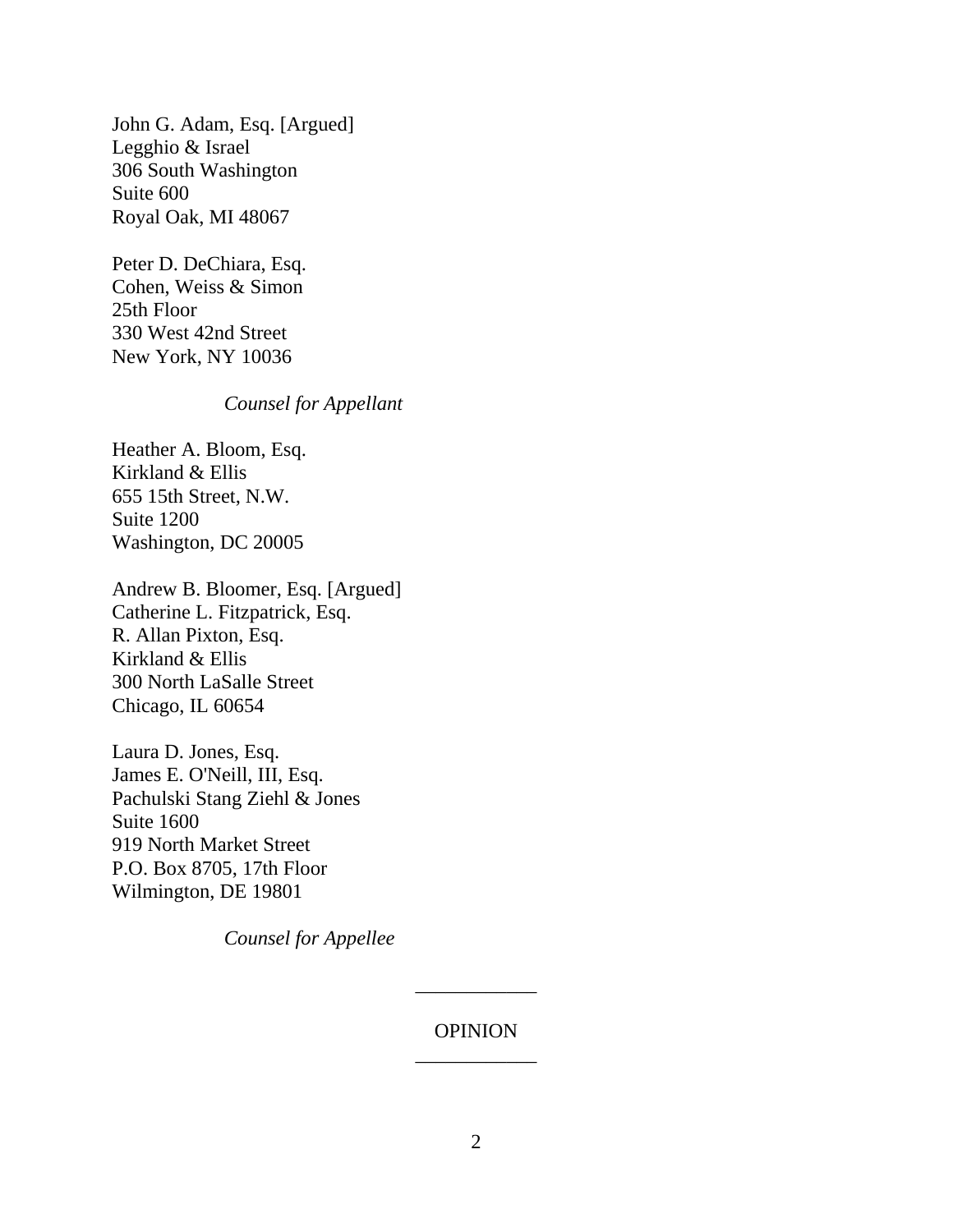#### CHAGARES, Circuit Judge.

This case is about the consequences of failing to appeal a final order of a bankruptcy court. For the reasons that follow, we will affirm the orders of the District Court.

I.

Because we write solely for the benefit of the parties, we recount only the facts relevant to our disposition. Visteon, a supplier of parts for automobiles, filed a voluntary petition for bankruptcy relief under Chapter 11 of the Bankruptcy Code in 2009. Shortly after filing, Visteon moved the Bankruptcy Court for permission pursuant to 11 U.S.C. § 363(b)(1) to terminate "other post-employment benefits" ("OPEB") that it previously had been providing for a number of its retirees. Visteon gave notice of its motion to every retiree that would be affected as well as the labor unions that had represented them. The International Union, United Automobile, Aerospace and Agricultural Implement Workers of America ("UAW") represented retirees at Visteon's plants in Canovanas, Puerto Rico and Lansdale, Pennsylvania (the "North Penn" plant). The Industrial Division of the Communications Workers of America ("IUE") represented approximately 2,100 retirees from Visteon's plants in Connersville and Bedford, Indiana. At the time that Visteon entered bankruptcy, all of these plants were closed, except for the North Penn plant.

The UAW, IUE, and numerous salaried employees contested the termination motion in the Bankruptcy Court. They argued that in order to terminate the OPEB, Visteon would need to comply with § 1114 of the Bankruptcy Code, which contains certain substantive and procedural protections for retiree benefits in bankruptcy. Visteon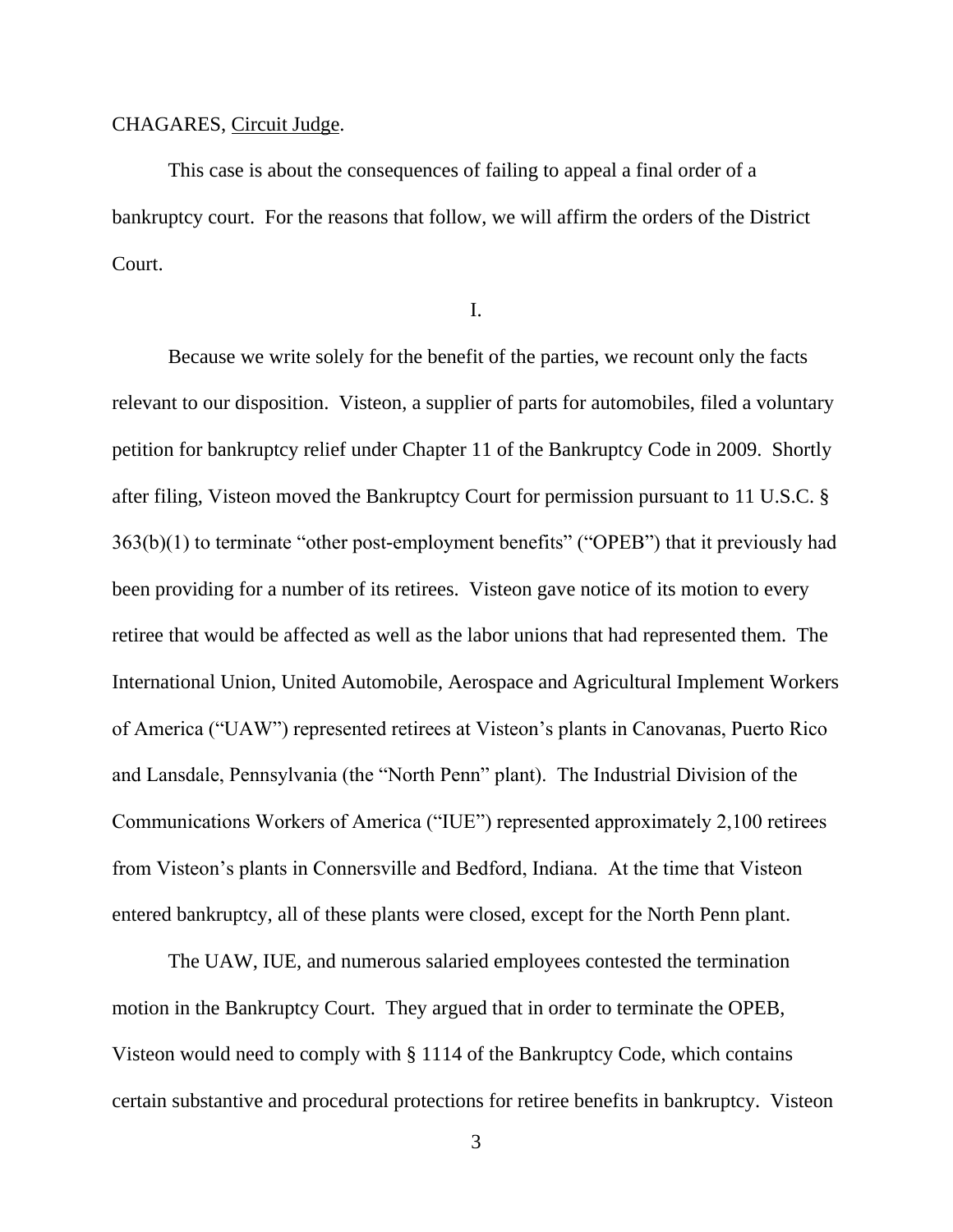argued that because these benefits were not vested and it could terminate them unilaterally outside of bankruptcy (or after emerging), it should not have to follow the special procedures of § 1114. After a two-day trial, the Bankruptcy Court determined that as a factual and legal matter, Visteon did not need to employ the procedures of § 1114, and could terminate the OPEB unilaterally while still in bankruptcy.

The Bankruptcy Court carved-out the benefits for retirees from the North Penn plant from its order, because the plant was still operating and an ongoing collective bargaining agreement ("CBA") governed employee and retiree benefits. Subsequent to the Bankruptcy Court's order, Visteon and the UAW entered into a Closure Agreement for the North Penn plant to settle all disputes related to the North Penn closing. The Closure Agreement set forth the procedures for terminating OPEB for North Penn retirees, and was approved by the Bankruptcy Court.

The IUE, on behalf of the retirees it represented from the Connersville and Bedford plants — and only the IUE, not the UAW — appealed the OPEB termination order to the District Court, which affirmed. The IUE then appealed to this Court, and we reversed. See In re Visteon Corp., 612 F.3d 210 (3d Cir. 2010) ("Visteon I"). We held that Visteon could not terminate retiree benefits without employing the special procedures of § 1114. We only vacated the Bankruptcy Judge's legal determination that § 1114 did not apply; we did not vacate any of his factual findings regarding whether the OPEB were vested, or opine on Visteon's right to unilaterally terminate OPEB once it emerged from bankruptcy. Id. at 212 n.1.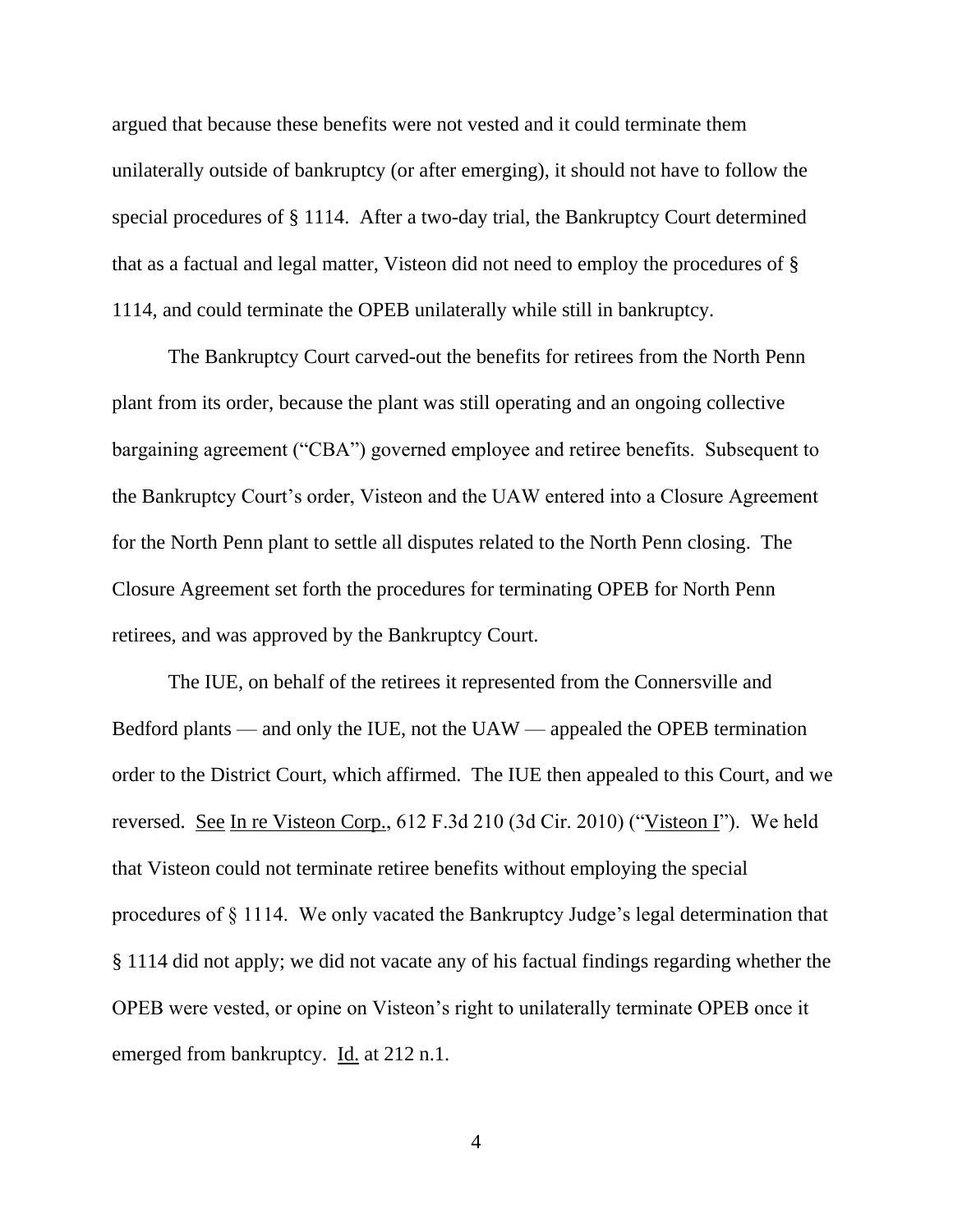After we issued our mandate, the IUE and UAW both moved the Bankruptcy Court to reinstate the OPEB for all retirees. The Bankruptcy Court agreed and restored OPEB to all retirees except the North Penn subgroup (which was covered by the Closure Agreement) on August 17, 2010. In doing so, it stated that "view[ed] the Third Circuit as having if not technically, in effect, voiding, ab initio, this Court's order in December, authorizing termination of retiree benefits.  $\dots$  [My] holding is going to be, that all retiree benefits that were terminated in December, will need to be restored at some point. And that restoration will need to be backdated." Aug. 17, 2010 Hr'g Tr., ECF No. 3970 in No. 09-11786-CSS (Bankr. D. Del.), at 9-10. The Bankruptcy Court entered a written order restoring all retiree OPEB on August 30, 2010.

The Bankruptcy Court confirmed Visteon's reorganization plan on August 31, 2010, and Visteon emerged from bankruptcy on October 1, 2010. The confirmed plan reserved Visteon's right to terminate retiree benefits after emerging from bankruptcy, which it did a month later. $<sup>1</sup>$ </sup>

Visteon timely appealed the Bankruptcy Court's August 30 restoration order to the District Court. It argued that the UAW and its retirees remained bound by the OPEB termination order because they never appealed it. It further argued that because the UAW was not a party in the IUE's appeal, it could not now reap the benefit of the relief

<sup>&</sup>lt;sup>1</sup> Visteon's post-bankruptcy termination is not at issue in this appeal; it is the subject of separate litigation that was initiated in the Eastern District of Michigan. The Supreme Court recently granted a petition for certiorari that will help resolve the question of what CBA language is necessary to "vest" retiree benefits. See Tackett v. M & G Polymers USA, LLC, 733 F.3d 589 (6th Cir. 2013) cert. granted in part, 134 S. Ct. 2136 (U.S. 2014).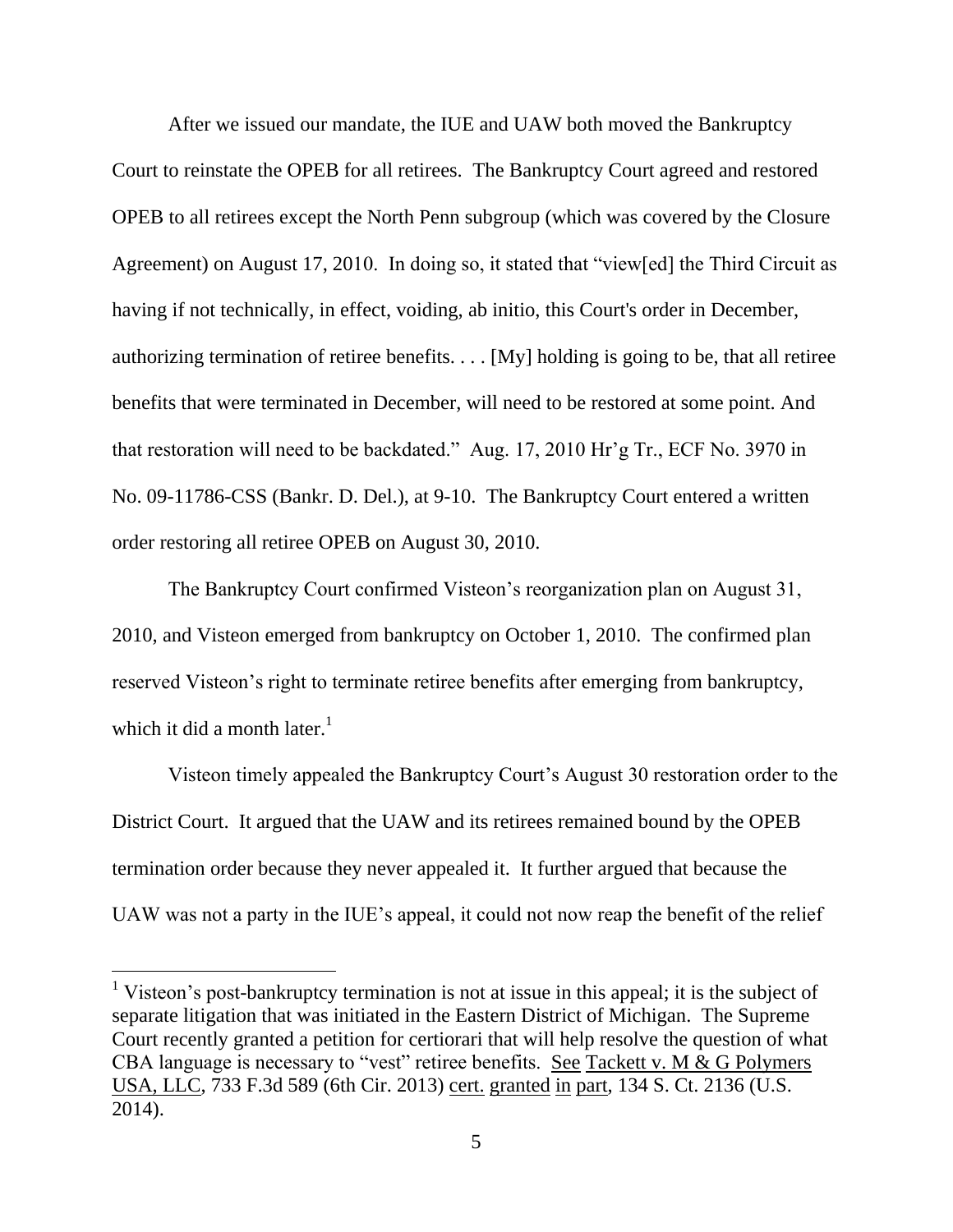that we gave to the IUE. The UAW also cross-appealed the Bankruptcy Court's carveout of the North Penn plant on account of the Closure Agreement. The District Court ruled in favor of Visteon on both Visteon's appeal and the UAW's cross-appeal, orders which the UAW timely appealed to this Court.

#### II.

The Bankruptcy Court had jurisdiction pursuant to 28 U.S.C. § 157. The District Court had jurisdiction over the final order of the Bankruptcy Court restoring OPEB pursuant to 28 U.S.C. § 158(a). We have jurisdiction over the District Court's order pursuant to 28 U.S.C. § 158(d).

Our review of the District Court's disposition is plenary. In re Heritage Highgate, Inc., 679 F.3d 132, 139 (3d Cir. 2012). We exercise plenary review over the Bankruptcy Court's legal conclusions, and review its findings of fact for clear error. In re Philadelphia Newspapers, LLC, 599 F.3d 298, 303 (3d Cir. 2010).

#### III.

## A.

It is clear "that any party contesting an unfavorable order or judgment below must file an appeal." EF Operating Corp. v. Am. Bldgs., 993 F.2d 1046, 1048 (3d Cir. 1993). "[A] party which does not appeal a decision by a district court cannot receive relief with respect to that decision." In re Taylor, 655 F.3d 274, 287 (3d Cir. 2011). "[T]he mere fact that a [party] may wind up with a judgment against one [party] that is not logically consistent with an unappealed judgment against another is not alone sufficient to justify taking away the unappealed judgment." Repola v. Morbark Indus., Inc., 980 F.2d 938,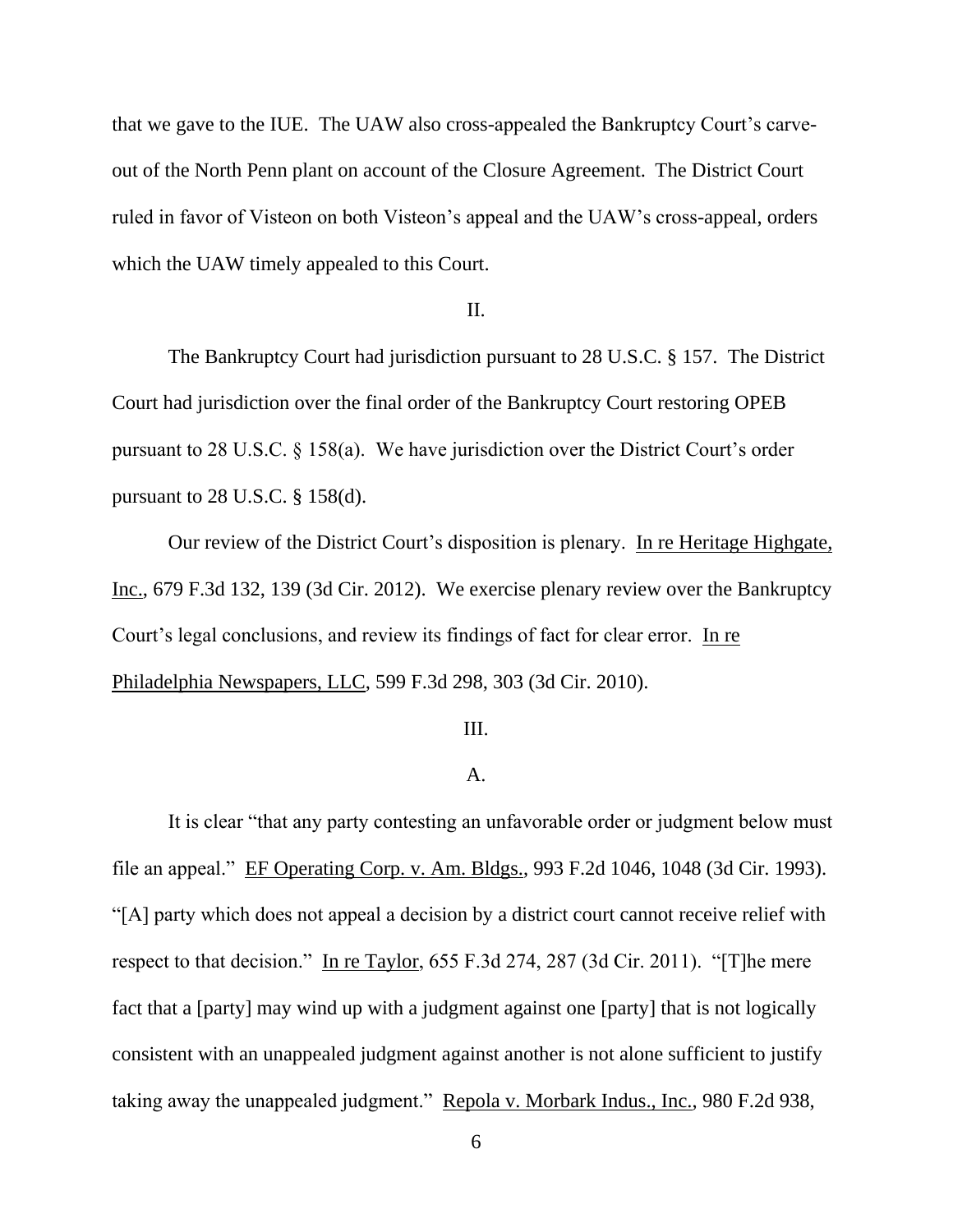942 (3d Cir. 1992). A party that makes "a considered choice not to appeal . . . cannot be relieved of such a choice because hindsight seems to indicate to him that his decision not to appeal was probably wrong." Ackermann v. United States, 340 U.S. 193, 198 (1950).

A final order "precludes the parties or their privies from relitigating" issues elsewhere. Federated Dep't Stores, Inc. v. Moitie, 452 U.S. 394, 398 (1981). "[T]he res judicata consequences of a final, unappealed judgment on the merits [are not] altered by the fact that the judgment may have been wrong or rested on a legal principle subsequently overruled." Id. A final order can "only" be challenged "by direct review." Id. Although this rule may be harsh, it furthers the important goals of finality, autonomy, and respecting settled expectations. See Ackermann, 340 U.S. at 198.

The Supreme Court's **Ackermann** decision is instructive. There, three people, a brother, his sister, and her husband, had their naturalization cancelled in a consolidated trial. The brother appealed, but the sister and her husband did not. The brother prevailed in his appeal, after which the sister and her husband attempted to avail themselves of the brother's victory. The Supreme Court rejected their attempt. It held that they had a "duty to take legal steps to protect [their] interest in [the] litigation," and that the outcome of the brother's case could not undo their "voluntary, deliberate, free, untrammeled choice . . . not to appeal." Ackermann, 340 U.S. at 197,  $200.<sup>2</sup>$ 

<sup>&</sup>lt;sup>2</sup> Courts readily apply these principles in the bankruptcy context. <u>See, e.g.</u>, In re Albrecht, 233 F.3d 1258, 1261 (10th Cir. 2000) (failure to appeal the bankruptcy court's final order prevented a party from challenging it in a subsequent appeal); Krebs Chrysler-Plymouth, Inc. v. Valley Motors, Inc., 141 F.3d 490, 494 (3d Cir. 1998) (failure to file a notice of appeal from a final order of the bankruptcy court prevented further litigation of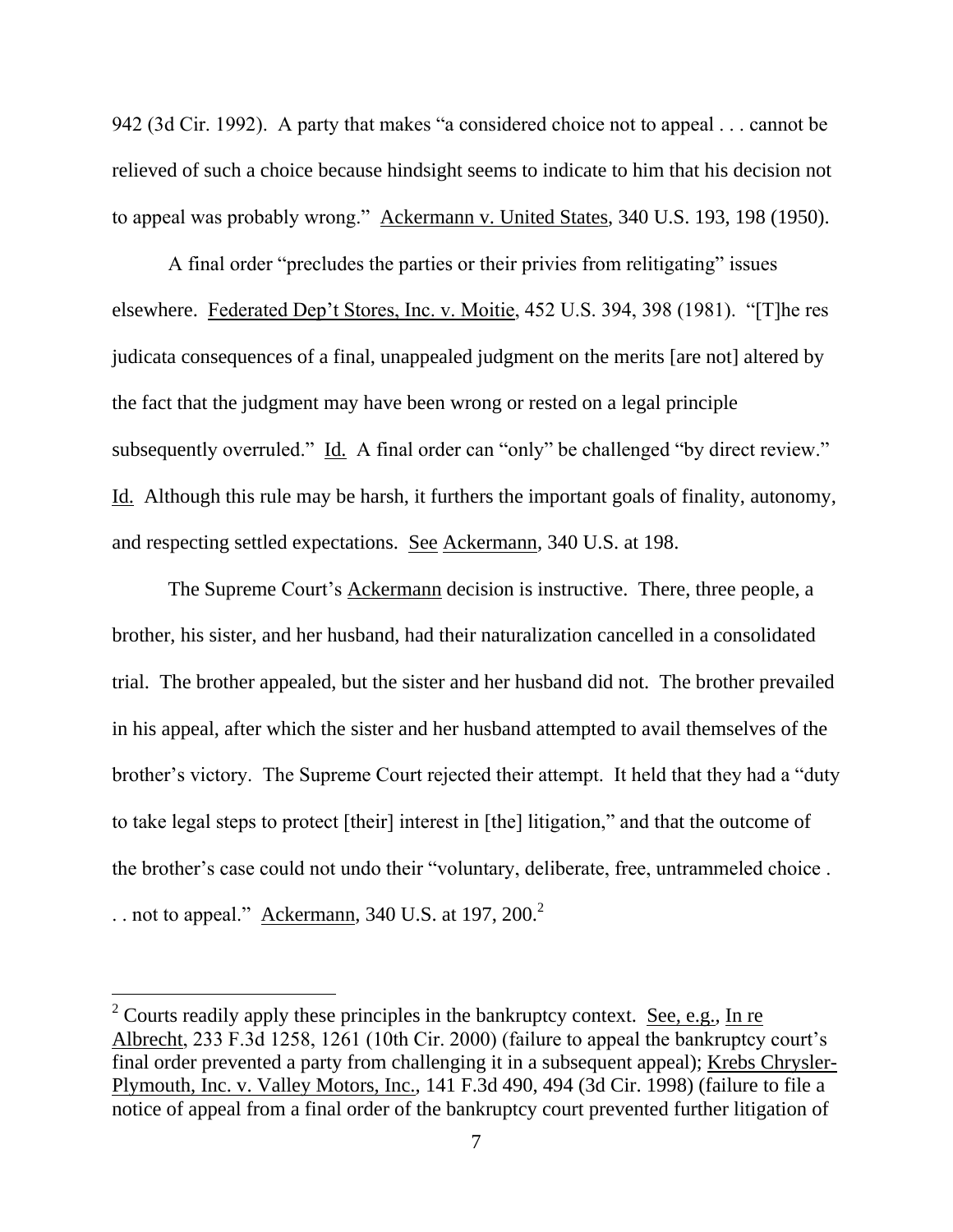The application of these principles to this case is relatively straightforward. The UAW opposed Visteon's motion to terminate OPEB for its retirees in the Bankruptcy Court and lost. The Bankruptcy Court entered an order which was final and appealable as to this specific issue. If the UAW wanted relief from that order, it had to appeal. It did not. Just as Visteon would have been bound by that order had it lost and not appealed, so is the UAW.

The UAW's decision not to appeal "was a risk," but one that the UAW made in a "calculated and deliberate" fashion. Id. at 198. At oral argument before the District Court, the UAW conceded that "were we to reconsider the situation, I would have filed [a notice of appeal] too, or at least urged my client to allow us to do that." Appendix ("App.") 285. It also acknowledged that it was "not saying that every time somebody appeals something in Bankruptcy Court, just because it could affect other people or there's a common issue, that in effect they've all appealed." Id. The UAW cannot now "seek to be the windfall beneficiaries of an appellate reversal procured by other independent parties." Moitie, 452 U.S. at 400.

Our opinion in Visteon I made no mention of the UAW whatsoever. We only mentioned the IUE and its "2,100 retirees from Visteon Corporation's manufacturing plants in Connersville and Bedford, Indiana." Visteon I, 612 F.3d at 212. We referenced the closing agreements that were specific to those plants. Id. at 213. The judgment that we issued along with the opinion in Visteon I was admittedly broad. It directed the

the issue); Turshen v. Chapman, 823 F.2d 836, 839 (4th Cir. 1987). The UAW does not cite any decision that has held to the contrary.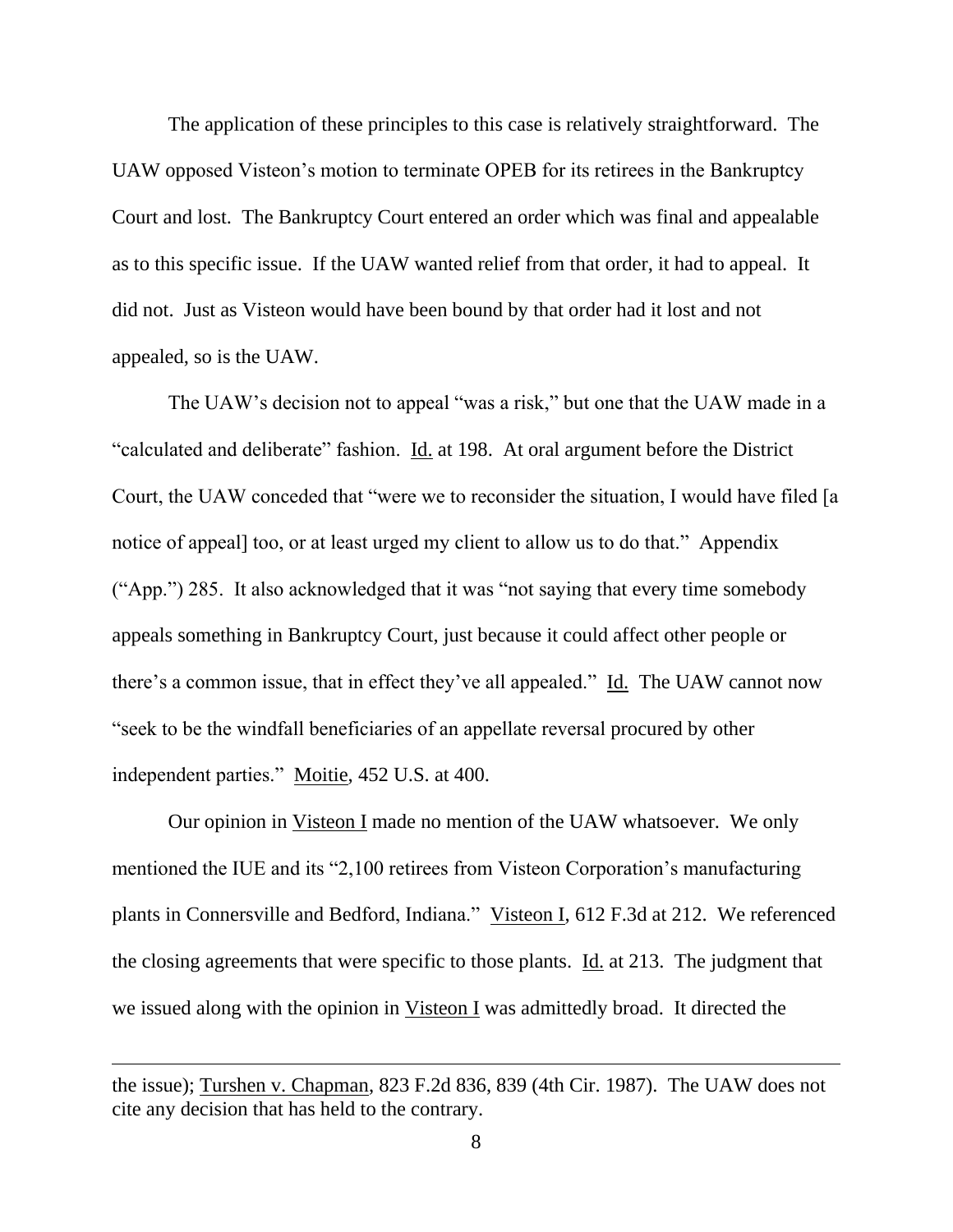Bankruptcy Court to "order Visteon Corporation to take whatever action is necessary to immediately restore all terminated or modified benefits to their pre-

termination/modification levels." Visteon I Judgment at 2. But "[w]hen an opinion is silent as to the scope [of the parties,] the district court should assume as a general rule that only the issues and parties on appeal are included." Repola, 980 F.2d at 943. "[I]t would be anomalous to assume" that our judgment applied to "a nonparty to the appeal, without even mentioning it."<sup>3</sup> Id.

The sole exception to the rule that to obtain relief a party must appeal is "where the disposition as to one party is inextricably intertwined with the interests of a nonappealing party" and it is "impossible to grant relief to one party without granting relief to the other." United States v. Tabor Court Realty Corp., 943 F.2d 335, 344 (3d Cir. 1991). This is typically the case in in rem-type disputes over property that cannot belong to more than one party. This exception has no application to this case because it is possible to grant relief to IUE retirees without also granting it to UAW retirees. The disposition as to IUE retirees was no more intertwined with the interests of UAW retirees as the interests of the family members were in Ackermann.

 $3$  The dissent argues that the instant "case is different because Visteon's actions negate explicit procedural protections Congress intended to create as part of the bankruptcy process" in § 1114. Slip Op. 3. The dissent has not identified anything unique about § 1114 that relieved the UAW or its retirees of their obligation to appeal the Bankruptcy Court's decision to decline to employ § 1114 procedures. If the UAW or its retirees thought that the Bankruptcy Court's OPEB termination order was contrary to law, our adversary system requires them to protect their rights through an appeal.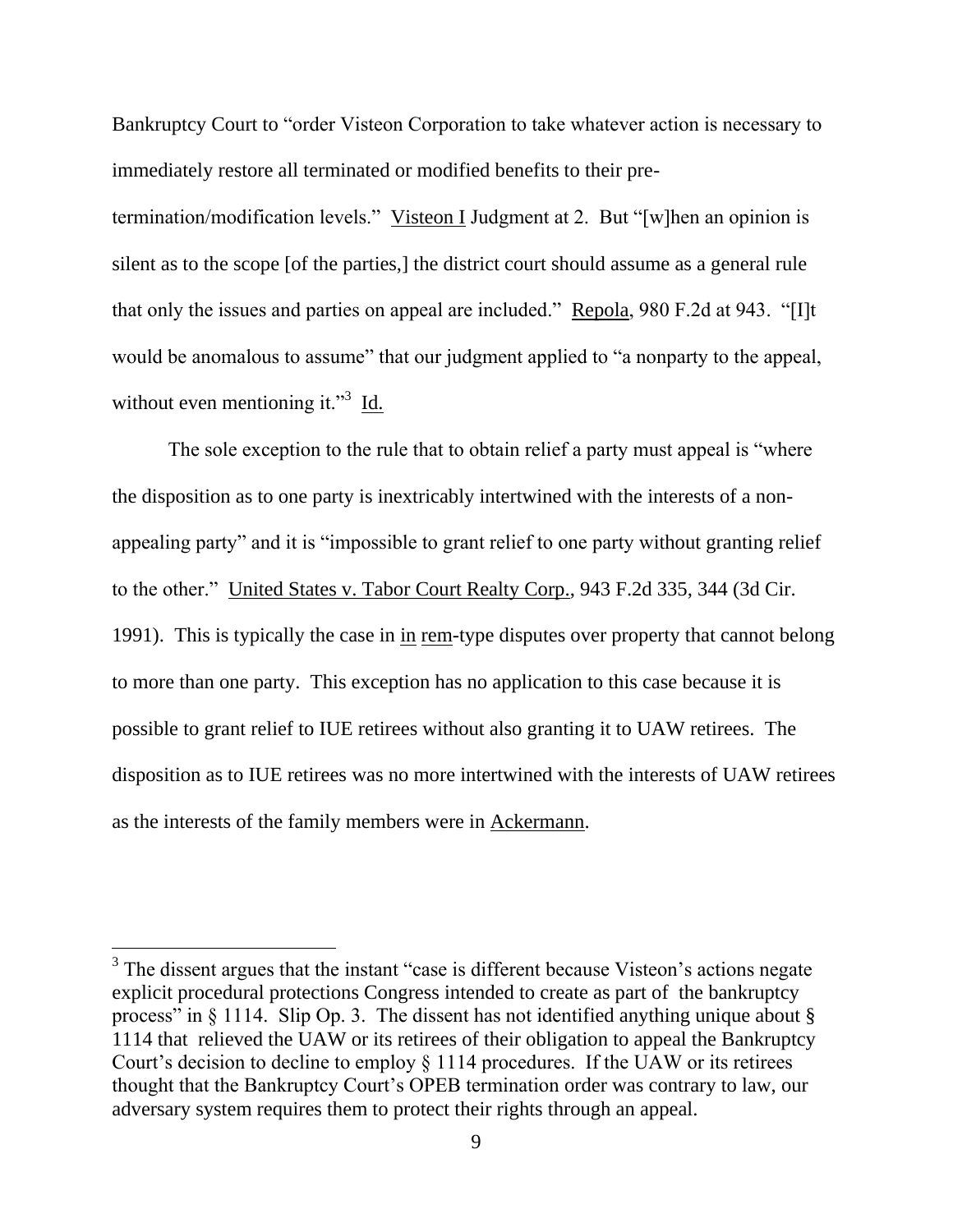B.

The UAW advances a number of arguments to try to surmount this relatively straightforward application of firmly established law. None are availing.

The UAW argues that Visteon I rendered the Bankruptcy Court's termination order void ab initio, or "null from the beginning." Black's Law Dictionary (9th ed. 2009). If this is the case, then the termination order never had any legal effect, meaning that the UAW retirees' OPEB were never actually terminated.

An order is only void ab initio if the court that entered the order (1) lacked the power or jurisdiction to do so, Raymark Indus., Inc. v. Lai, 973 F.2d 1125, 1132 (3d Cir. 1992), or (2) acted in a manner inconsistent with due process of law, Union Switch  $\&$ Signal Div. Am. Standard Inc. v. United Elec., Radio & Mach. Workers of Am., Local 610, 900 F.2d 608, 612 n.1 (3d Cir. 1990). Accord 11 Wright & Miller, Federal Prac. & Proc. § 2862 (3d. 2012). "[A] judgment is not void . . . simply because it is erroneous, or is based upon precedent which is later deemed incorrect or unconstitutional." Marshall v. Bd. of Ed., Bergenfield, N. J., 575 F.2d 417, 422 (3d Cir. 1978); accord United Student Aid Funds, Inc. v. Espinosa, 559 U.S. 260, 270 (2010) ("A judgment is not void, for example, simply because it is or may have been erroneous." (quotation marks omitted)).

The OPEB termination order falls into neither category.<sup>4</sup> There is no question that the Bankruptcy Court had jurisdiction over the parties and issues relevant to the OPEB

<sup>1.</sup>

<sup>&</sup>lt;sup>4</sup> The dissent characterizes the Bankruptcy Court's initial termination order as "obviously void because that action was prohibited by the Bankruptcy Code." Slip Op. 2. Although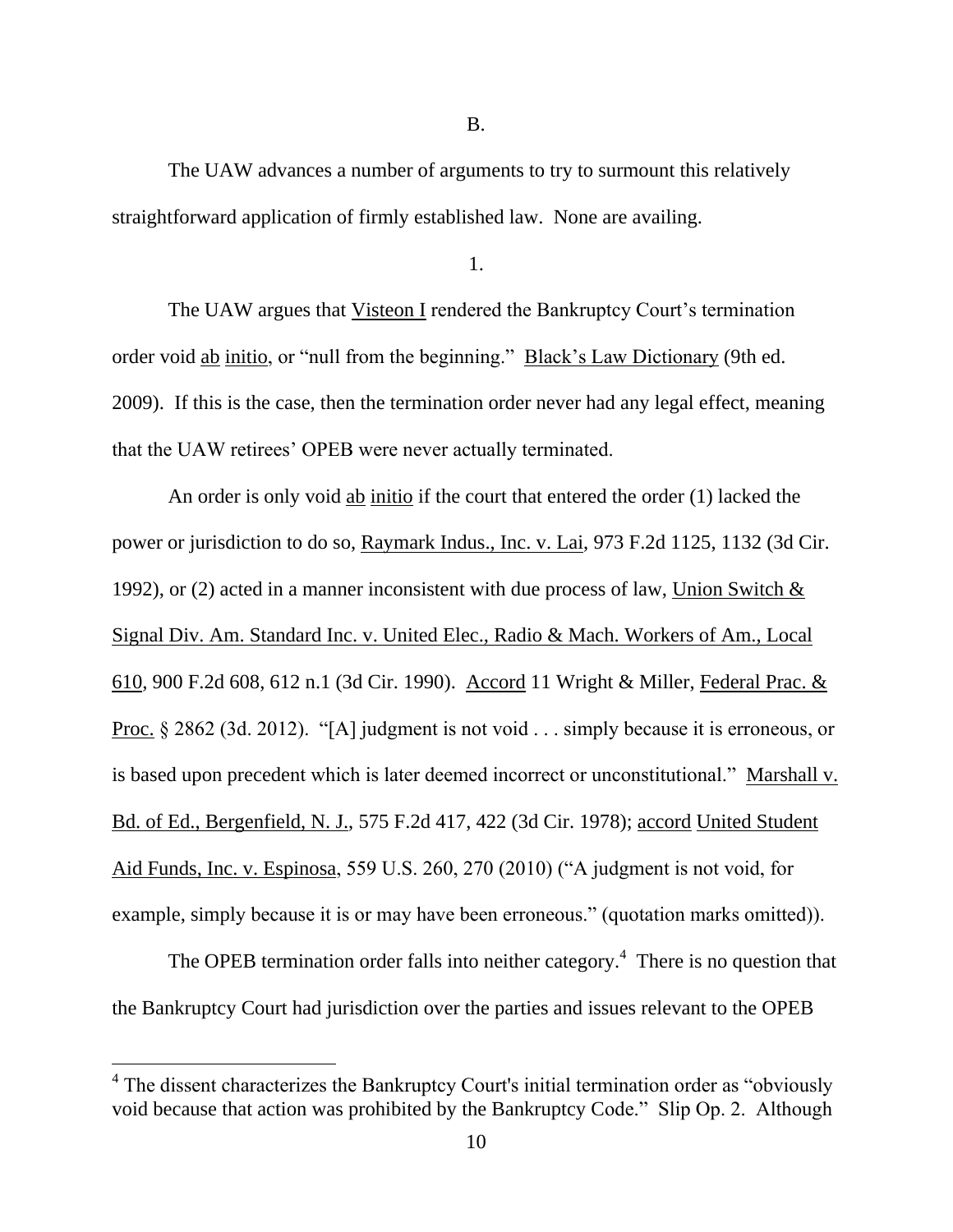termination order. The process it afforded the parties leading up to its entry of the OPEB termination order was exemplary. All potentially impacted retirees were notified of Visteon's application. The parties briefed the issue extensively, took discovery and the Bankruptcy Court held a two-day trial. The OPEB order was not void ab initio.<sup>5</sup>

## 2.

The UAW next argues that its failure to appeal should not bind its retirees because it was never appointed to represent them. According to the UAW, because retirees are not employees that are current members of the UAW's bargaining unit, the UAW could only represent them after it was appointed to represent them through the process of § 1114. See 11 U.S.C. § 1114(c)(1) (outlining the process by which a union can become the "authorized representative of those persons receiving any retiree benefits.").

This argument fails for multiple reasons. It is inconsistent with the UAW's course of conduct. The UAW has represented in court filings that "[a]t all relevant times during [Visteon's] chapter 11 proceedings, the UAW has been the authorized representative of Visteon's former hourly employees . . . and other individuals at Visteon's former Caribbean facility in Puerto Rico, and its North Penn facility. . . who may have a claim against Visteon arising from any . . . agreements for the payment of retiree benefits." Supp. App. 5. Nothing prevents a union from representing its retirees if "the union has a

the order ultimately was held to be legally erroneous, the dissent does not identify any error of jurisdiction or due process violation that rendered it void from its inception.  $5$  The UAW also argues that Visteon I rendered the OPEB termination order void ab initio because the Bankruptcy Judge characterized it that way. We never so held. Nor did we as much as hint that the Bankruptcy Court lacked jurisdiction over the dispute, or that any party was deprived of due process.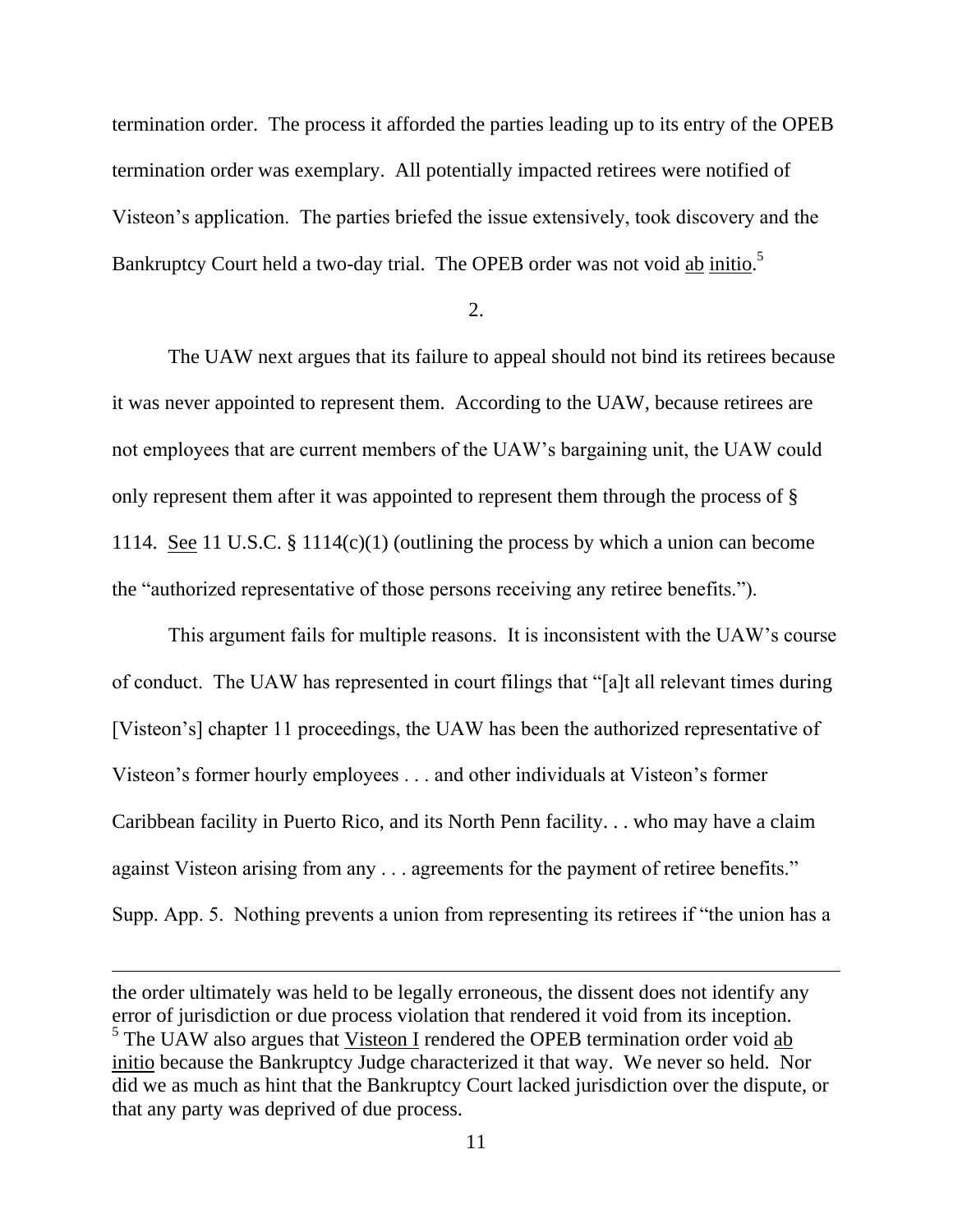legitimate interest in protecting the rights of the retirees and is entitled to seek enforcement of the applicable contract provisions." United Steelworkers of Am., AFL-CIO v. Canron, Inc., 580 F.2d 77, 80-81 (3d Cir. 1978). Further, even if this argument had any merit, it would not further the cause of the retirees from the Puerto Rico and North Penn plants because none of them individually appealed. The consequence of the UAW's argument is that each retiree would need to file an individual notice of appeal after all, some entity would have needed to "take legal steps to protect [their] interest in [the] litigation." Ackermann, 340 U.S. at 197. None of them did.

3.

The UAW next argues that Visteon's confirmed plan, which incorporated the OPEB restoration order, moots this appeal. The UAW contends that because the "provisions of a confirmed plan bind the debtor," 11 U.S.C. § 1141, Visteon would have needed to appeal the plan in order to pursue an appeal of the OPEB reinstatement order. This squarely conflicts with our holding in In re Pillowtex, Inc., 304 F.3d 246, 250 (3d Cir. 2002) that "[t]he confirmation of [the debtor's] plan of reorganization does not moot [an] appeal." The UAW has not advanced any reason why this clear statement of the law in Pillowtex does not apply.

4.

Finally, the UAW argues that even if our judgment in Visteon I did not obligate the Bankruptcy Court to restore OPEB to UAW retirees, it was within the Bankruptcy Judge's power to do so. In making this argument, the UAW relies on cases involving the law of the case doctrine. This doctrine "expresses the practice of courts generally to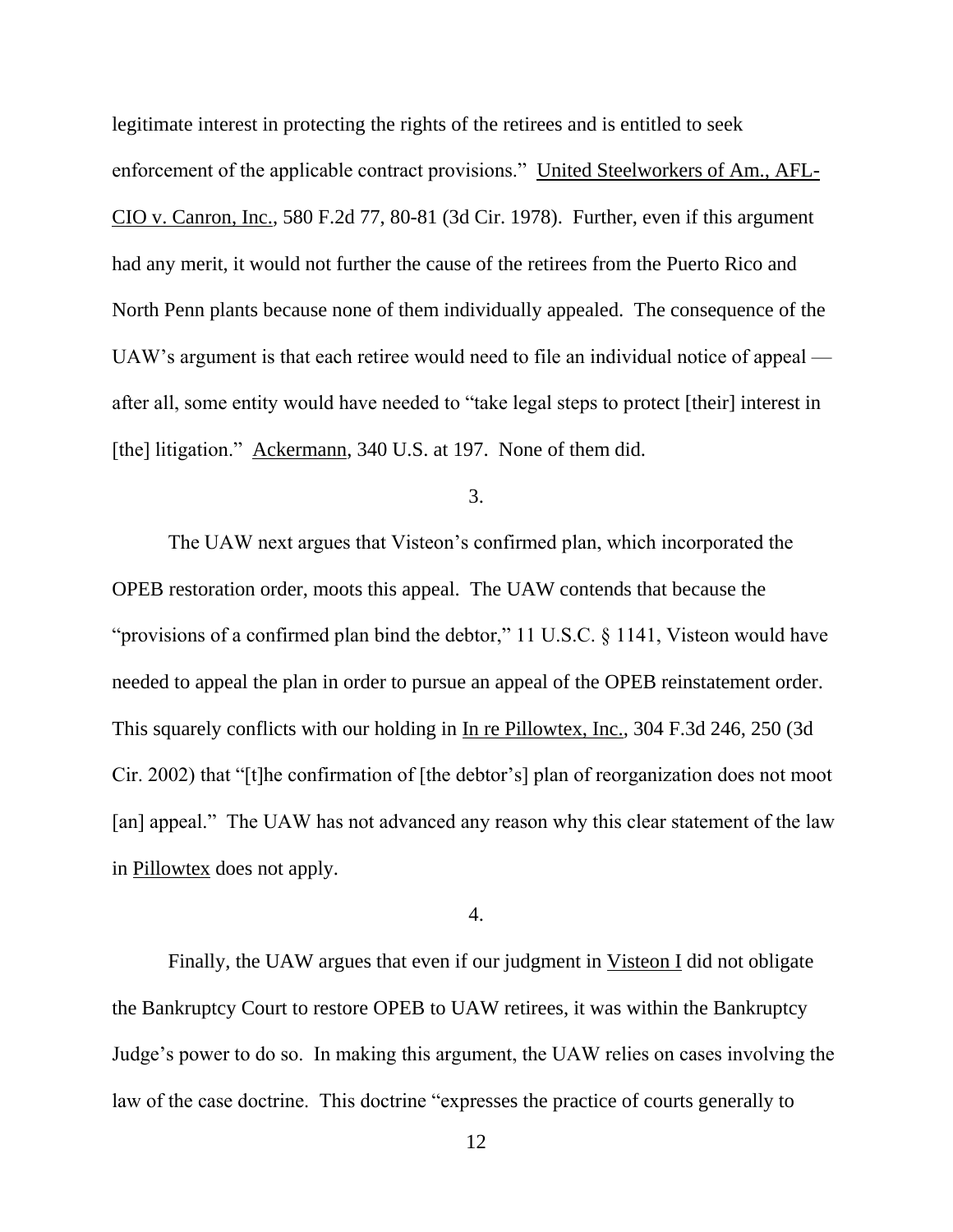refuse to reopen what has been decided," but is "not a limit to their power" to do so. Messinger v. Anderson, 225 U.S. 436, 444 (1912). The UAW, however, ignores an important limitation on the law of the case doctrine: it only governs the power of a court to revisit its prior orders prior to "final judgment." 18B Wright  $&$  Miller, Fed. Prac.  $&$ Proc. § 4478 (2d ed. 2002); cf. In re Continental Airlines, Inc., 279 F.3d 226, 232-233 (3d Cir. 2002) (noting that the law of the case doctrine is applicable to rulings within a single litigation). "If no appeal is taken, as was the case here, the apposite doctrine is that of issue preclusion," not law of the case. In re Scrivner, 535 F.3d 1258, 1266 (10th Cir. 2008); accord United States v. Gov't of V.I., 363 F.3d 276, 292 (3d Cir. 2004) (holding that claim preclusion prevents relitigation of an issue that could have been the subject of an earlier appeal).

Finality in bankruptcy differs from other contexts because more orders are considered "final" and subject to immediate appeal. "In the bankruptcy context, finality is accorded a somewhat flexible, pragmatic definition." Matter of Taylor, 913 F.2d 102, 104 (3d Cir. 1990). "To determine whether a decision is final, we consider three factors: (1) the impact of the matter on the assets of the bankruptcy estate, (2) the preclusive effect of a decision on the merits, and (3) whether the interests of judicial economy will be furthered." In re Marcal Paper Mills, Inc., 650 F.3d 311, 314 (3d Cir. 2011) (quotation marks omitted). An order is generally "final" if it "fully and finally resolved a discrete set of issues, leaving no related issues for later determination." Matter of Taylor, 913 F.2d at 104. The order need not resolve the entire bankruptcy proceeding in order to be final. See In re Martin, 490 F.3d 1272, 1275 (11th Cir. 2007).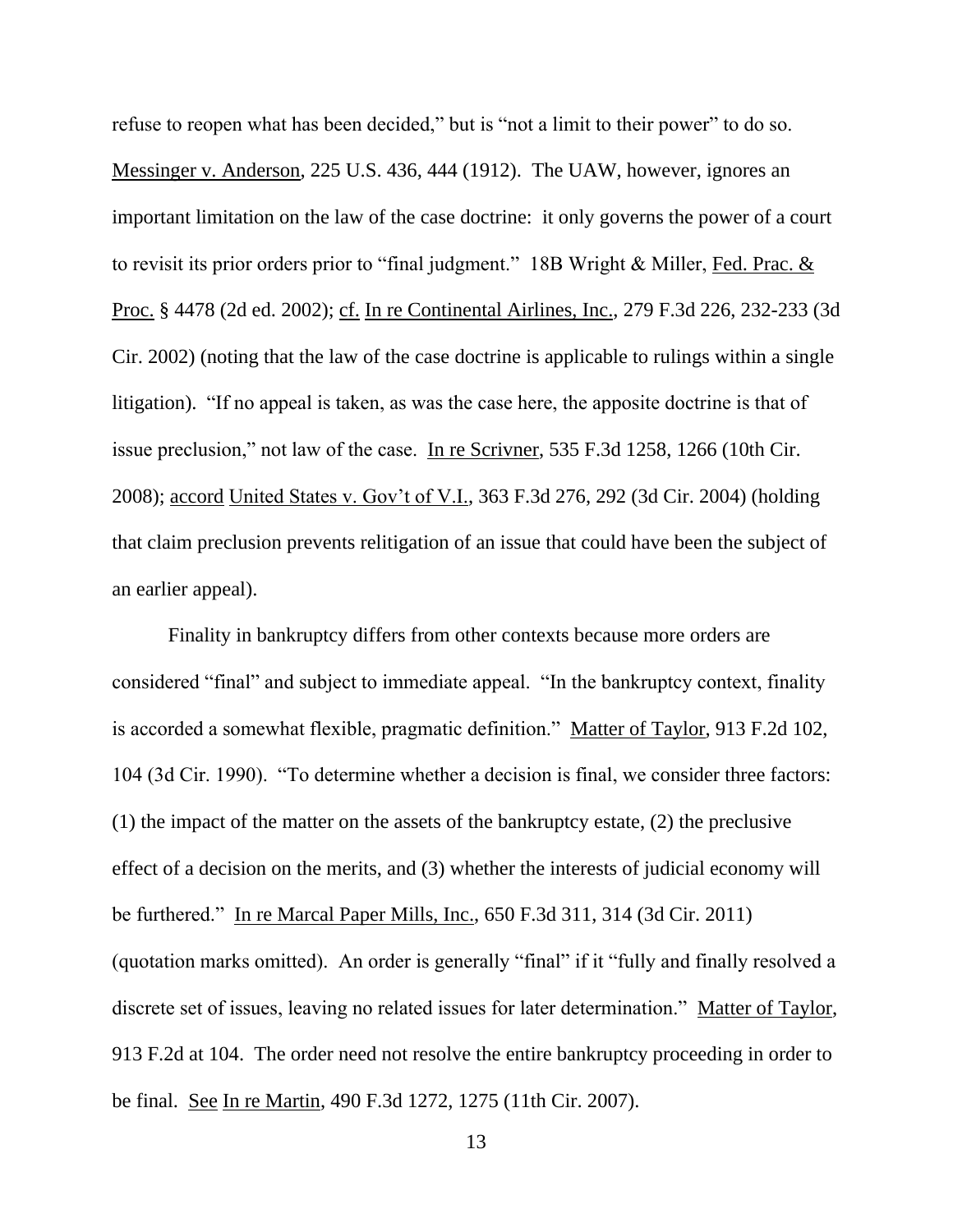The order of the Bankruptcy Court terminating OPEB was undoubtedly final, subject to immediate appeal, and binding absent an appeal. It directly affected Visteon's assets because it allowed Visteon to stop paying ongoing obligations. It resolved the discrete issue of whether Visteon could terminate OPEB during bankruptcy, leaving nothing more for the Bankruptcy Court to consider. Importantly, it was binding and had preclusive effect between all involved parties, as the UAW conceded in its brief to the District Court. See Supp. App. 96. "The normal rules of res judicata and collateral estoppel apply to the decisions of bankruptcy courts." Katchen v. Landy, 382 U.S. 323, 334 (1966); accord Peloro v. United States, 488 F.3d 163, 175 (3d Cir. 2007). The termination order became final as to the UAW when the UAW decided not to appeal it.

#### IV.

The other issue in this appeal is the Bankruptcy Court's decision to carve the North Penn retirees out from its OPEB termination order. This decision was correct. The Bankruptcy Court did not include North Penn employees or retirees in the OPEB termination order because they were covered by an active CBA. An active CBA can only be modified or terminated through the special procedures of § 1113 of the Bankruptcy Code. After the Bankruptcy Court refused to allow Visteon to terminate the OPEB of North Penn retirees, instead of employing the procedures of § 1113, the parties negotiated the North Penn Closure Agreement.

The Closure Agreement was a settlement agreement "to settle and resolve all disputes and to set forth the rights and responsibilities of all parties" related to the closing, of the North Penn plant, including retiree OPEB. Supp. App. 74. The UAW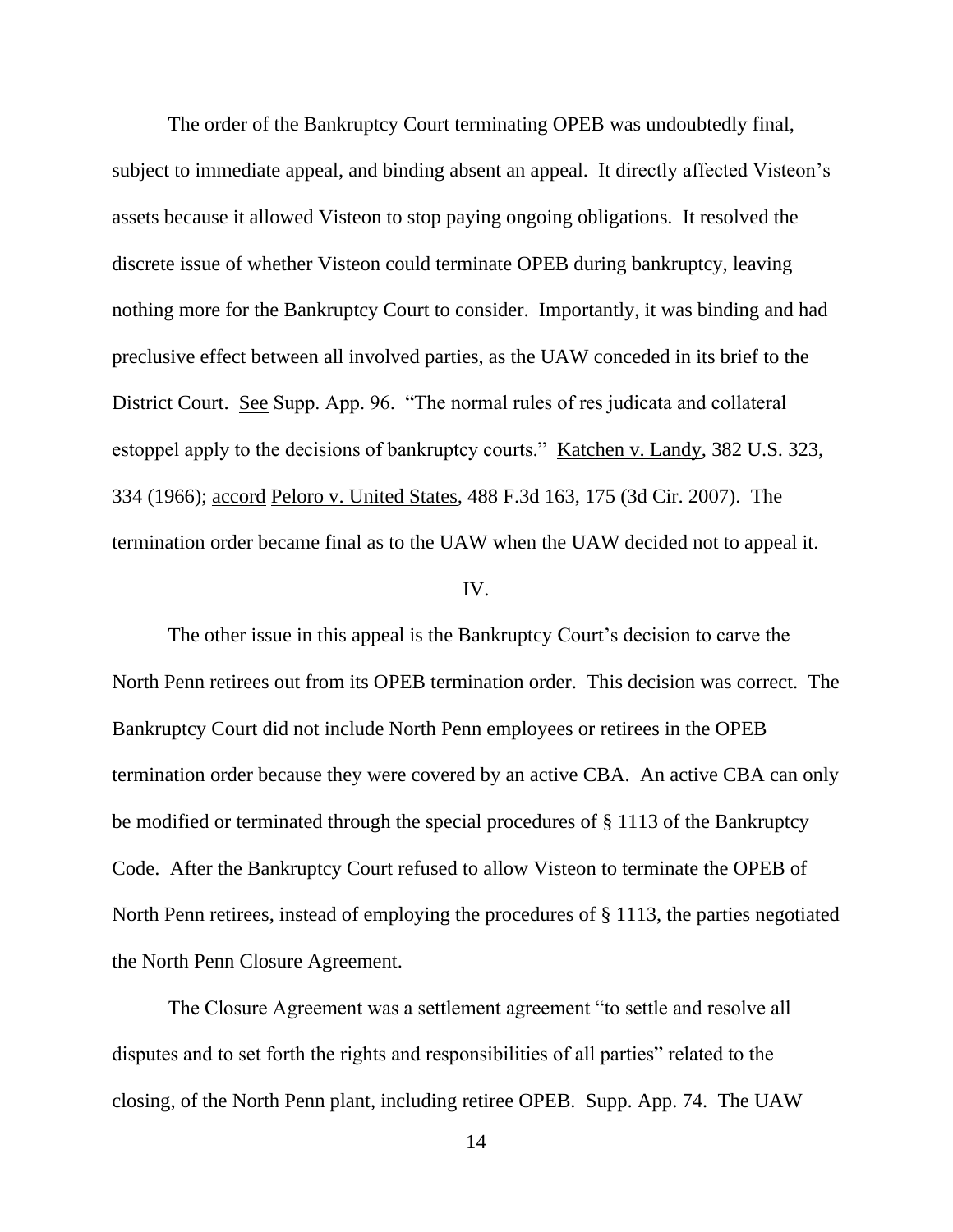negotiated the agreement for employees and retirees "as the[ir] authorized or presumptive representative." Supp. App. 74. In the agreement, the UAW and those it represented waived and released any and all claims they had or may have against Visteon pursuant to the National Labor Relations Act and "all other statutes and regulations." Supp. App. 79. The Bankruptcy Court approved the Closure Agreement. Supp. App. 70-72.

The Closure Agreement specifically provided that North Penn employees and retirees would continue to receive OPEB for a specific time after the termination of the CBA, and that Visteon could then terminate their OPEB with three months' notice. Supp. App. 75. Pursuant to these terms, Visteon notified the UAW and its retirees in February 2010 that it intended to terminate OPEB on June 1, 2010. The UAW agreed to this process and specifically "acknowledge[d] that 11 U.S.C. § 1114 [was] not implicated by this agreement." Supp. App. 74. Each individual retiree signed a waiver releasing Visteon from "any and all claims" relating to the Closure Agreement and separation of employment more generally. Supp. App. 79. The agreement was a comprehensive, negotiated contract between the UAW and Visteon.

Settlement agreements are considered binding contracts and are governed by the ordinary principles of contract law. In re Cendant Corp. Litig., 233 F.3d 188, 193 (3d Cir. 2000). It is firmly established that "changes in the law after settlement do not affect the validity of the agreement and do not provide a legitimate basis for rescinding the settlement." Ehrheart v. Verizon Wireless, 609 F.3d 590, 595 (3d Cir. 2010); accord Coltec Indus., Inc. v. Hobgood, 280 F.3d 262 (3d Cir. 2002). Although the UAW may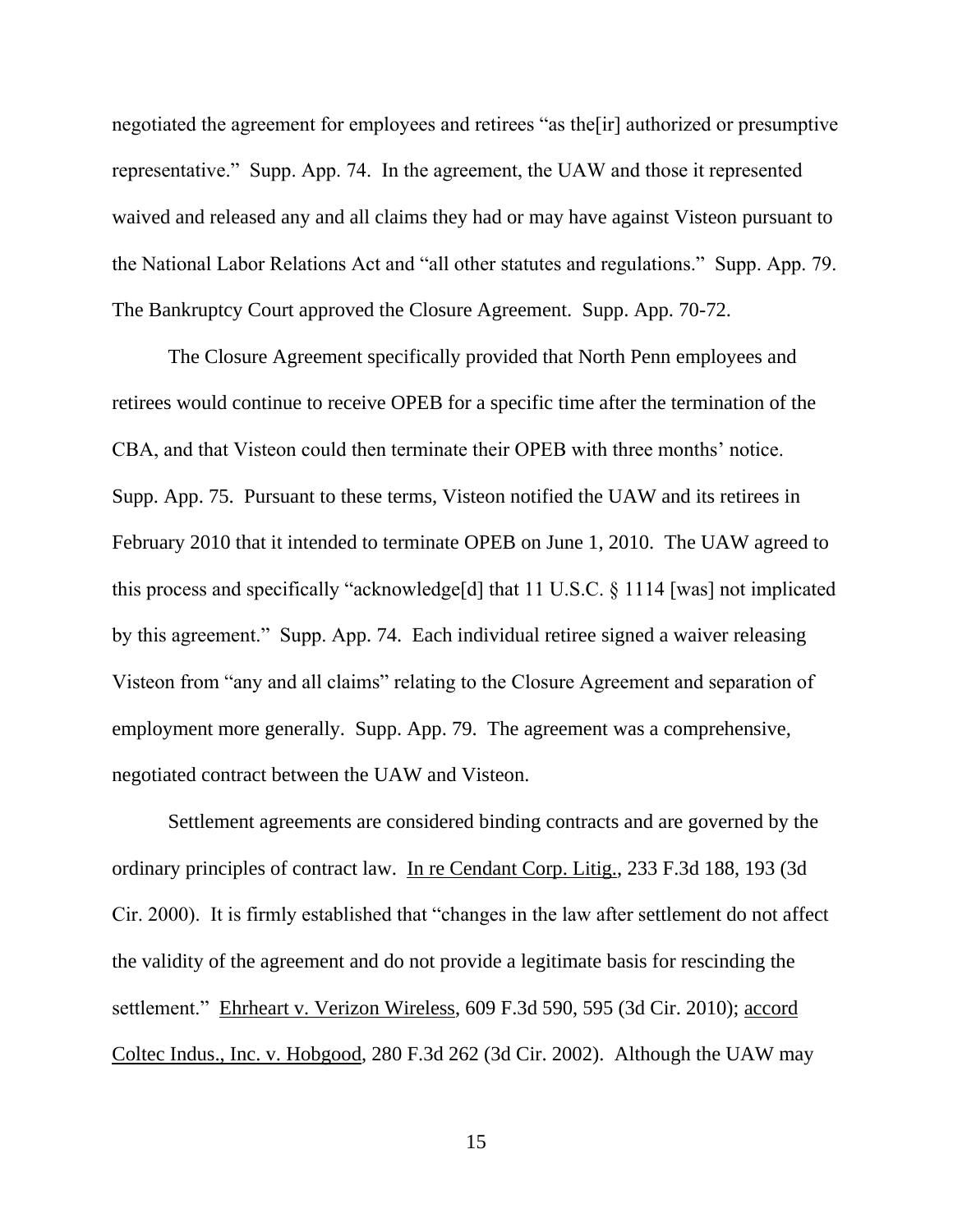have wished that it had waited until after **Visteon I** to negotiate this agreement, this subsequent change in the law cannot relieve the UAW of its calculated choice.

V.

For the foregoing reasons, we will affirm the orders of the District Court.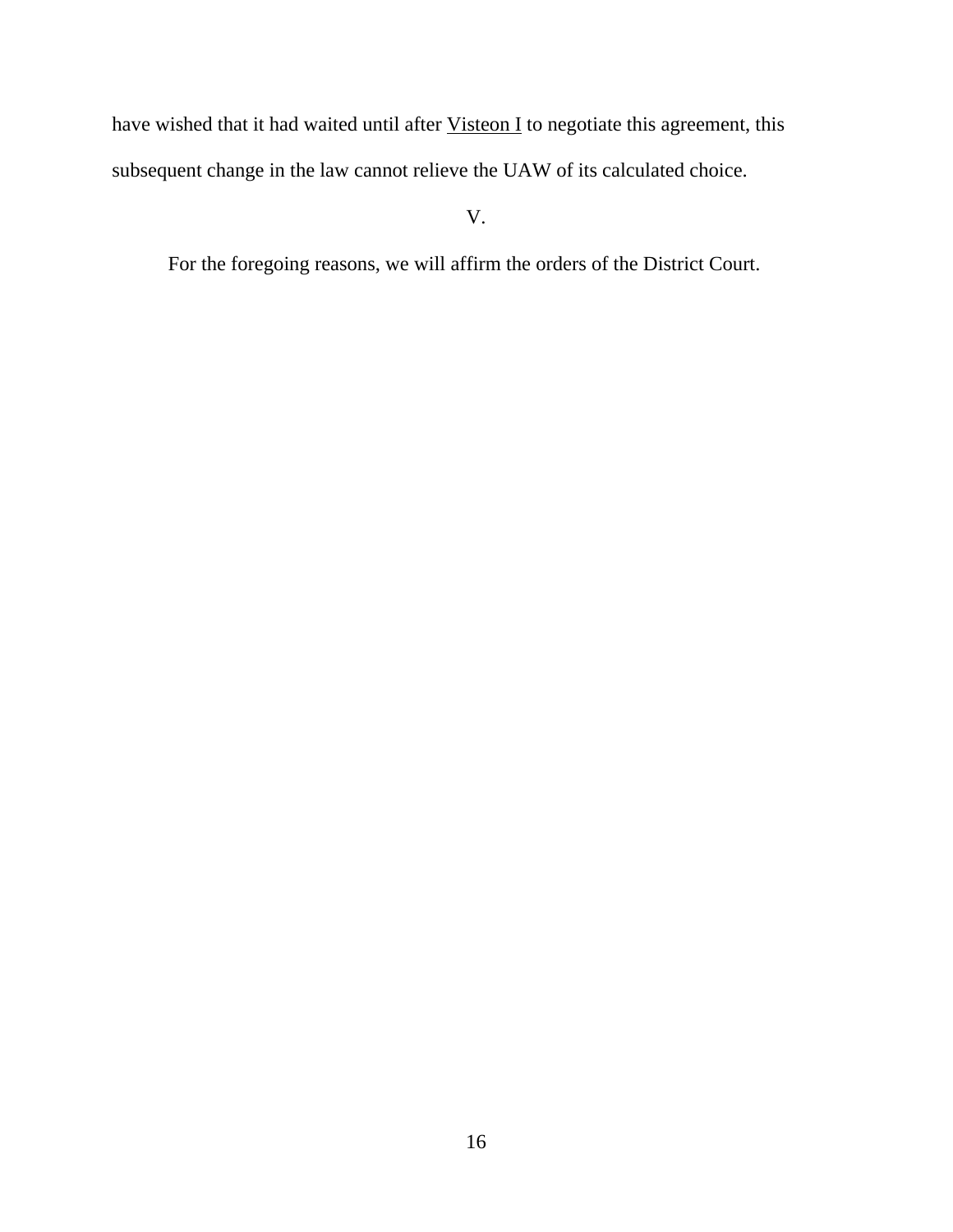McKEE, Chief Judge, concurring in part and dissenting in part:

I agree with the majority's conclusion that the North Penn retirees' Closing Agreement with Visteon precludes any relief in this action. However, for the reasons that follow, I must dissent from the majority's conclusion that the employees represented by the UAW at the Puerto Rico plant were not entitled to reinstatement of "other postemployment benefits" (OPEB) after we decided *In re Visteon*, 612 F.3d 210 (3d Cir. 2010) (*Visteon I*). 1

I understand my colleagues' concern for finality of judicial orders as well as the practical implications of extending the benefits of our decision in *Visteon I* to someone who never appealed that decision. However, the issue here is not merely whether persons who did not appeal that decision should be allowed to benefit from it. Rather, under the unique circumstances here, we must also consider whether the failure to appeal somehow cloaked Visteon with the authority to terminate benefits in a manner that directly contravenes a controlling statute that would otherwise limit Visteon's ability to terminate employee benefits in bankruptcy.

In *Visteon I*, we held that Visteon could not terminate retiree benefits without first complying with the special procedures mandated by 11 U.S.C. § 1114. We stated:

<sup>&</sup>lt;sup>1</sup> Inasmuch as I am responding to a nonprecedential opinion which is intended only for the parties who are familiar with the underlying law, I will not elaborate upon the facts of the cases cited in support of my position, nor engage in a detailed discussion or analysis of those cases. Rather, consistent with our customary practice in drafting nonprecedential opinions, I will only very briefly explain why I disagree with my colleagues' analysis.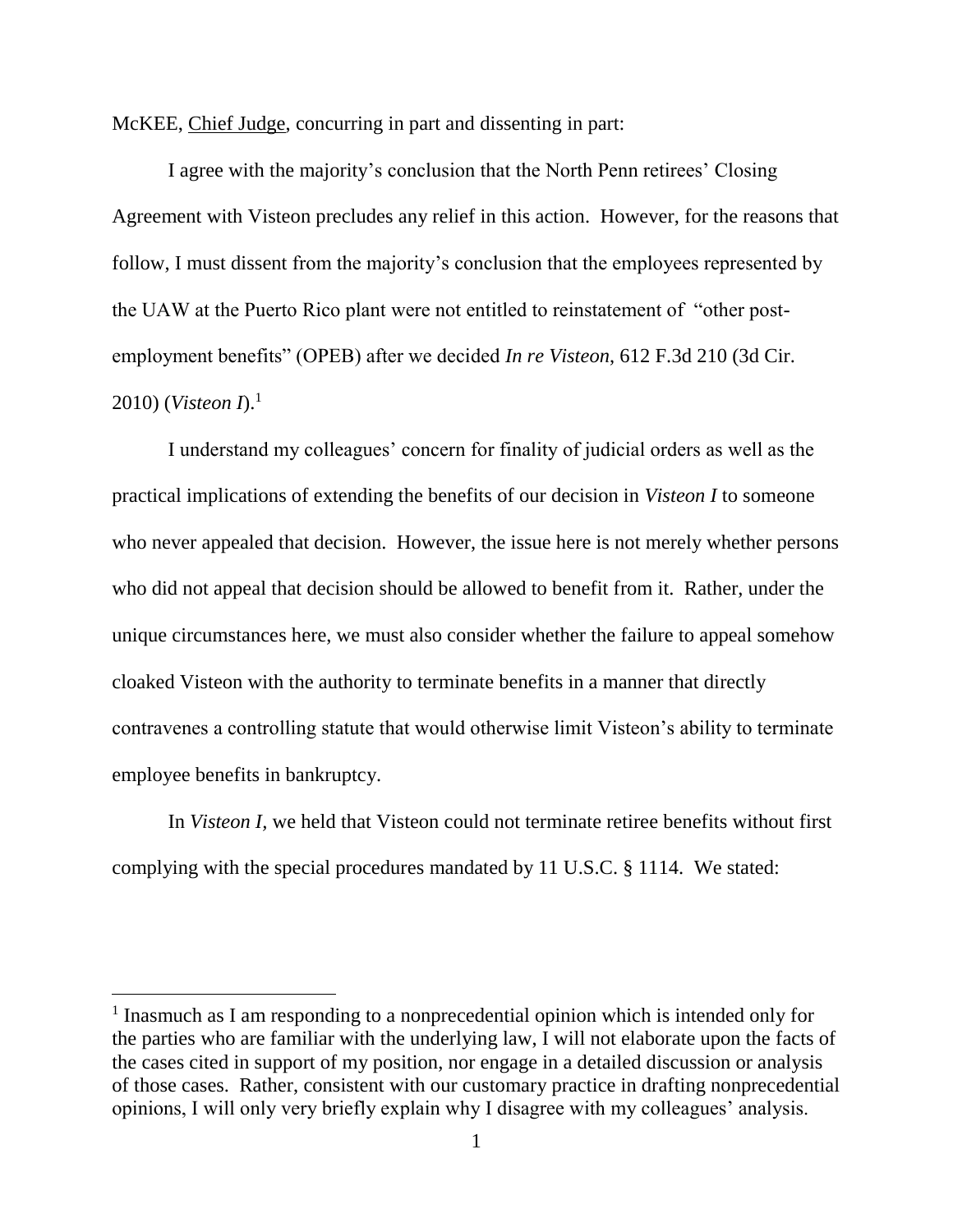We hold that § 1114 is unambiguous and clearly applies to *any and all retiree benefits*, *including the ones at issue here.* . . . Accordingly, disregarding the text of that statute is tantamount to a judicial repeal of the very protections Congress intended to afford in these circumstances. We must, therefore, give effect to the statute *as written*."

*Visteon I,* 612 F.3d at 219 (italics added). Thus, Visteon's purported termination of employee benefits without complying with § 1114 was obviously void because that action was prohibited by the Bankruptcy Code.

My colleagues' contrary holding allowing Visteon to terminate the benefits of employees represented by the UAW despite our ruling in *Visteon I*, and the unambiguous text of § 1114, effectuates the kind of judicial repeal of the protections of that statute that *Visteon I* sought to preclude. The result is that Visteon has now managed to terminate benefits in a manner that we have just held is absolutely contrary to federal law.

The cases the majority relies on are therefore readily distinguishable. For example, in *Federated Department Stores, Inc. v. Moitie*, 452 U.S. 394 (1981), retail purchasers brought an action against owners of various department stores alleging violations of the Sherman Act. The underlying appeal presented the issue of whether retail purchasers can suffer an actionable "injury" to their "business or property" under § 4 of the Clayton Act. The Court never had to decide if any party was authorized to "act" under federal law. Rather, the Court only decided whether plaintiffs could bring a